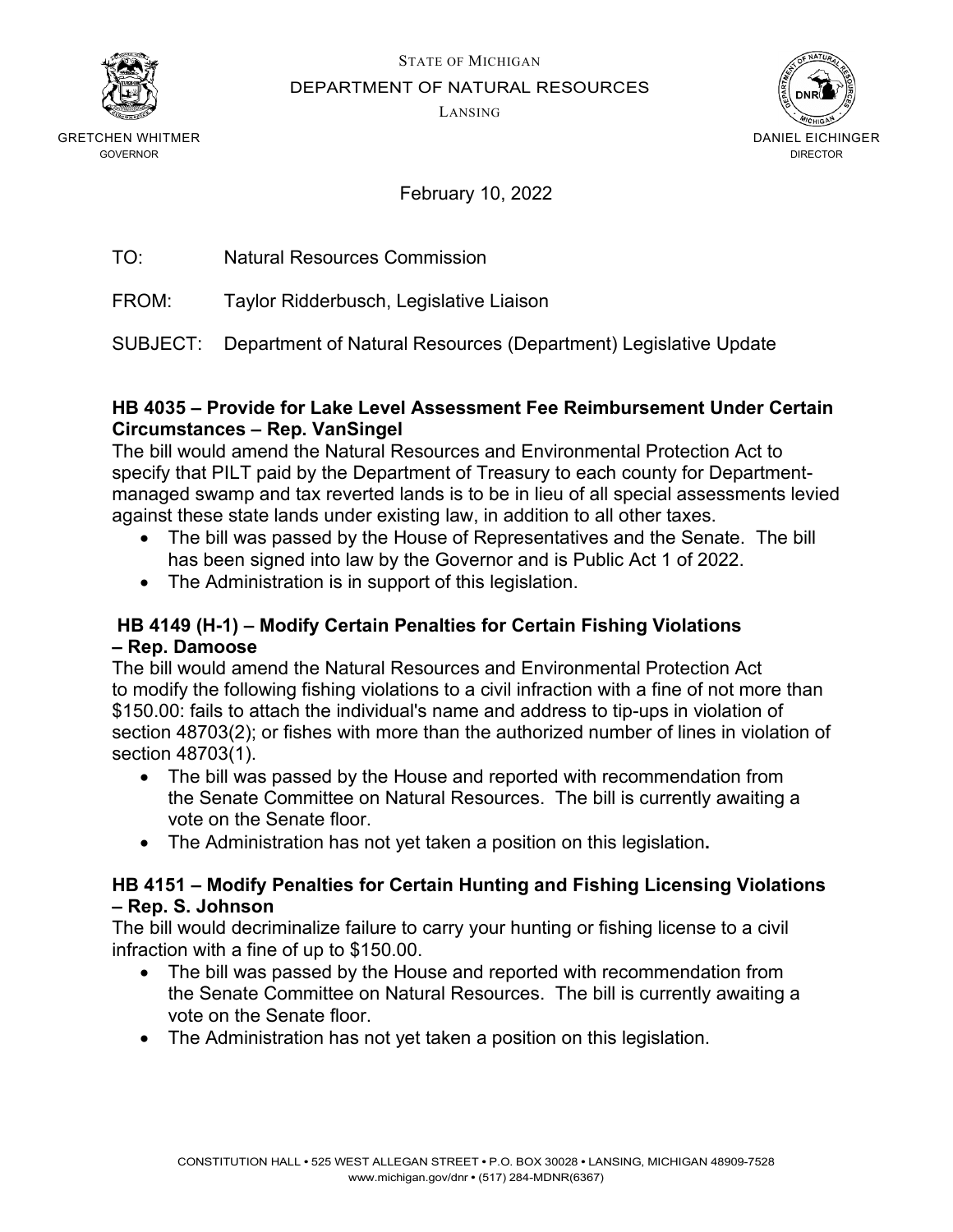# **HB 4152 (S-2) – Modify Penalties for Violations of Certain Hunting Provisions – Rep. Howell**

The bill would decriminalize the several hunting and fishing provisions from a misdemeanor to a civil infraction with a fine up to \$150.00.

- The bill was passed by the House and reported with recommendation as amended from the Senate Committee on Natural Resources. The bill is currently awaiting a vote on the Senate floor.
- The Administration has not yet taken a position on this legislation.

# **HB 4363 (H-1) – Modify Time Periods for Certain DNR Land Transactions – Rep. Howell**

The bill would extend the time-period for the DNR to approve or deny an application for a proposed exchange of state land and for a proposed sale of surplus land, from 180 days to 210 days. The bill would also require the DNR to provide public notice at least 30 days before making a decision to dispose of, lease, or develop certain public land of more than 80 acres in size.

- The bill was passed by the House of Representatives and the Senate. The bill has been signed into law by the Governor and is Public Act 2 of 2022.
- The Administration is in support of this legislation.

# **HB 4969 – Require Conservation Officers to Wear Body Cameras While on Patrol – Rep. LaFave**

House Bill 4969 would amend Act 109 of 1986 to require conservation officers to wear body cameras while on patrol.

- The bill was passed by the House of Representatives and referred to the Senate Committee on Natural Resources.
- The Administration is opposed to this legislation.

# **HBs 5408-5410 – Modify Recreation Passport Fee – Reps. Cherry, Howell and Roth**

These bills would amend the Natural Resources and Environmental Protection Act, Act 451 of 1994, to modify the recreation passport fee allowing for additional options for the recreation passport fee selection when renewing vehicle registration thru the Secretary of State.

- The bills have been referred to the House Committee on Transportation, where one hearing has been held.
- The Administration is in support of this legislation.